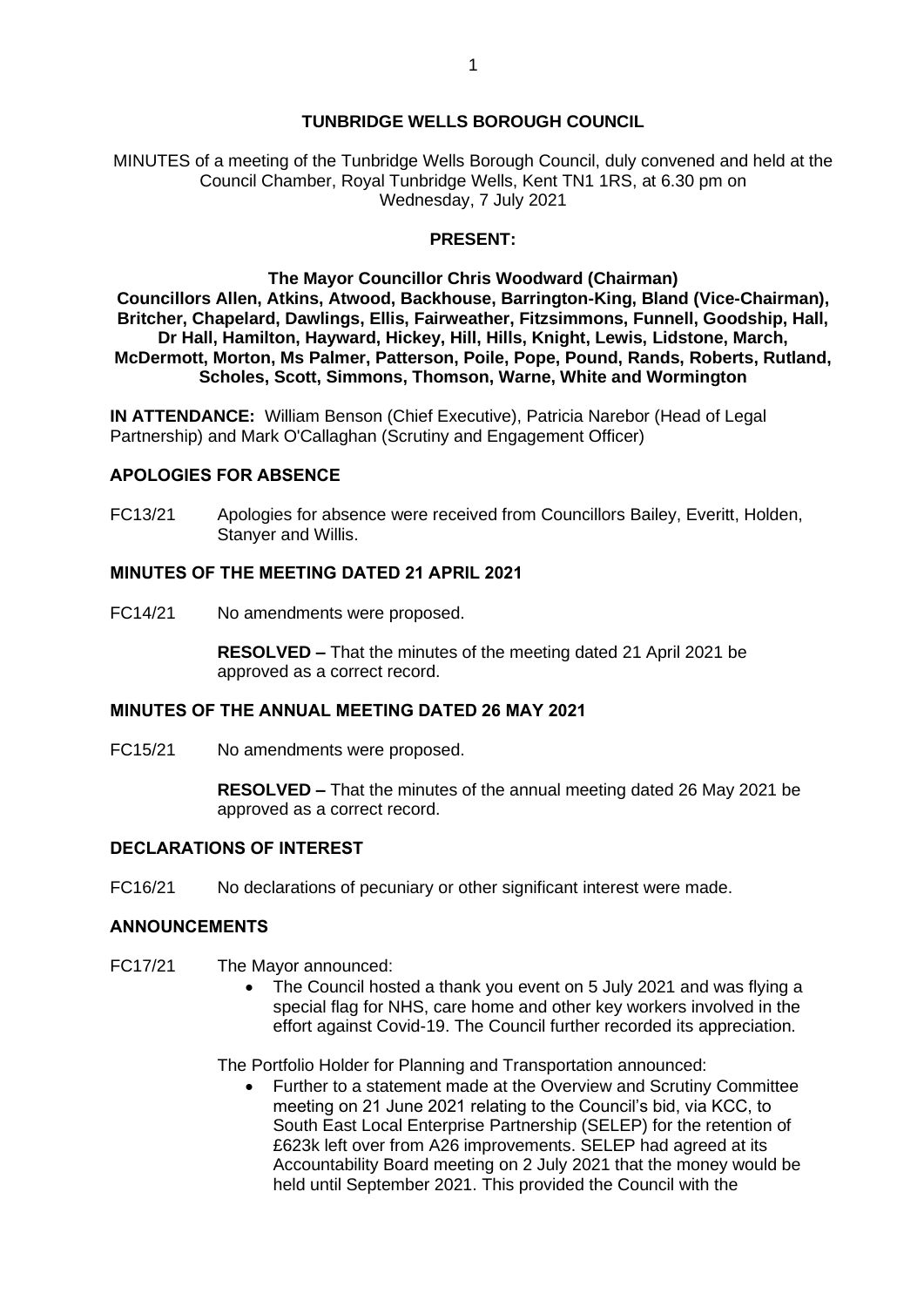opportunity to submit an updated business case for updated proposals for improvements to the A26 between Southborough Common and Mabeldon. Funding was not guaranteed and there would be challenges to overcome, however, recent changes to national transport policy on decarbonisation of the transport network had significantly shifted the approach. Engagement would start shortly on the potential scheme to facilitate road improvements and access to Tunbridge Wells seeking to reduce congestion for all road users.

• Complementary to the SELEP scheme, the Council submitted its priorities to KCC for tranche 3 of the DFT Active Travel Fund which included further improvements to cycle facilities on A26 between Grosvenor Road and Speldhurst Road, a low traffic neighbourhood in Tunbridge Wells and infrastructure in Paddock Wood.

## **QUESTIONS FROM MEMBERS OF THE PUBLIC**

FC18/21 The Mayor advised that one question from members of the public had been received under Council Procedure Rule 8.

## **1. Question from Dr Robert Chris**

"After the May election, the Conservative Party has exactly half of the 48 seats on the Council. In the wards contested in this election, the Conservatives received 37% of the votes cast across the borough. Including the previous two elections, all the Conservative councillors now in post received only 35% of the votes cast. Moreover, only 9 of the current 24 Conservative councillors received a majority of the votes cast in their wards, the remaining 15 all being elected courtesy of vote splitting among the opposition parties, and one on the toss of a coin. By any reasonable measure, Tunbridge Wells Conservatives are a long way from being the majority, or even representative of the majority, of the borough's residents and taxpayers.

No one disputes that our first past the post electoral system legally entitles the winner to take all. Tunbridge Wells Conservatives have done precisely that. After using the device of the mayoral casting vote to elect the new Mayor and then again to elect the new Council Leader, they have appointed only Conservatives to the Cabinet, and every council committee has a Conservative chairman.

In short, councillors representing little more than one third of the electorate have excluded councillors representing the other two thirds from all key positions in the Council.

Would the Council Leader explain how assembling such an unrepresentative Council Executive and set of committee chairmanships will engender confidence and respect among the majority of borough residents and taxpayers that their concerns and interests are finally being listened to and heeded?

#### **Answer from Councillor Dawlings**

"I am fully aware of the outcome of the last election but the implication that I determined not to work with the opposition parties could not be further from the truth. Since the Calverley Square project was abandoned two years ago we have had a cross-party group looking into the matters that project was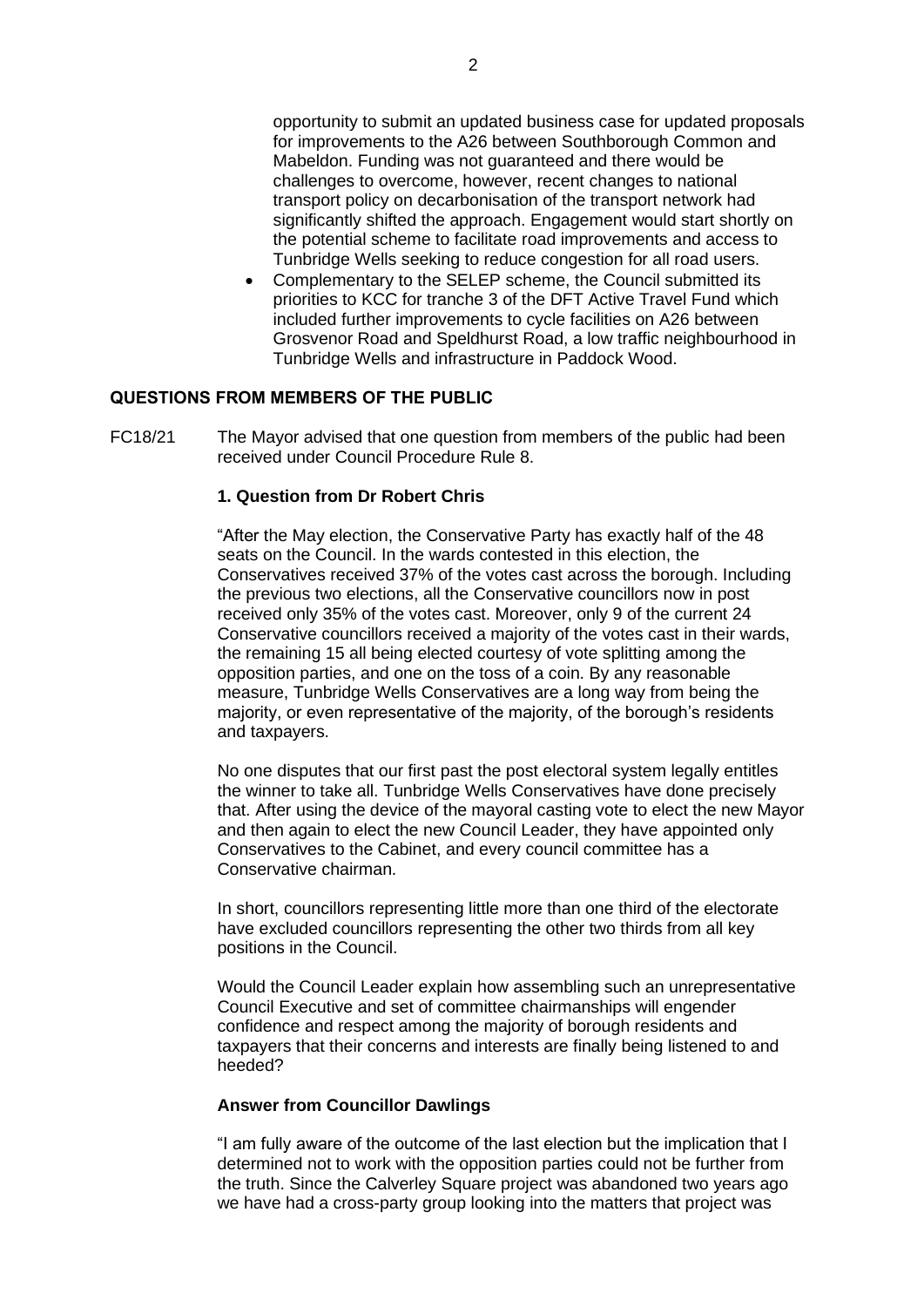intended to address. I've been involved with this group since it was formed, and a report was presented to Full Council in December 2019. Covid stopped the work of the group for some months after March 2020 but we have had constructive discussions in the last few months addressing how to make the best use of the surplus office space, likely to arise in the Town Hall, to the benefit of both the Council and the town.

After the May election, which left the Council evenly divided, all the opposition groups announced they would not work with the Conservatives. Having worked constructively with opposition members for two years, the first thing I did after being elected leader of the Conservative group was to contact the opposition group leaders and asked to meet to consider how to run an evenly divided Council – beginning with the annual council meeting, the appointment of a mayor and committee positions. In subsequent email exchanges I proposed that opposition members should chair or vice-chair several committees. We had arranged to meet on the Saturday morning [before the annual meeting] but on the Friday evening the opposition met and then contacted me to cancel our planned meeting because they saw no point in meeting. I telephoned to register my disappointment, but it was apparent the decision not to work with me at that stage was final.

Since then, I have offered the opposition group leaders the opportunity to be involved in giving direction to officers by reorganising the leadership group of portfolio holders and officers to include the opposition group leaders. That offer was also declined.

I have outlined the priorities that I see as Leader of the Council. The opposition groups have advised they will not oppose matters if they agree with them and they have done this in the last year, notably in supporting the Council's budget and Local Plan. We are also continuing in holding group leader meetings, that is opposition group leaders and me with the Chief Executive, in which the Chief Executive and senior officers brief on major matters which the Council needs to address. These meetings were first set up by Alan McDermott, the former Leader of the Council, to keep opposition councillors fully advised of what was happening at the hight of the Covid emergency.

So, it was the opposition group leaders' choice not to be involved in the formation of the Council's committees which were agreed at the annual meeting, but I have made arrangements in agreement with them to keep them fully informed about the issues the Council is addressing.

In the six weeks I have been Leader, I have spoken to the Town Forum and Parish Chairs and local press about my priorities and plans and I will continue to do this to ensure residents' concerns and interests are heeded and addressed."

## **QUESTIONS FROM MEMBERS OF THE COUNCIL**

FC19/21 The Mayor advised that two questions from members of the Council had been received under Council Procedure Rule 10.

#### **1. Question from Councillor Atkins**

"Could you please respond, as I have received no reply from my emails of 11th February and 3rd April and social media post where a member of the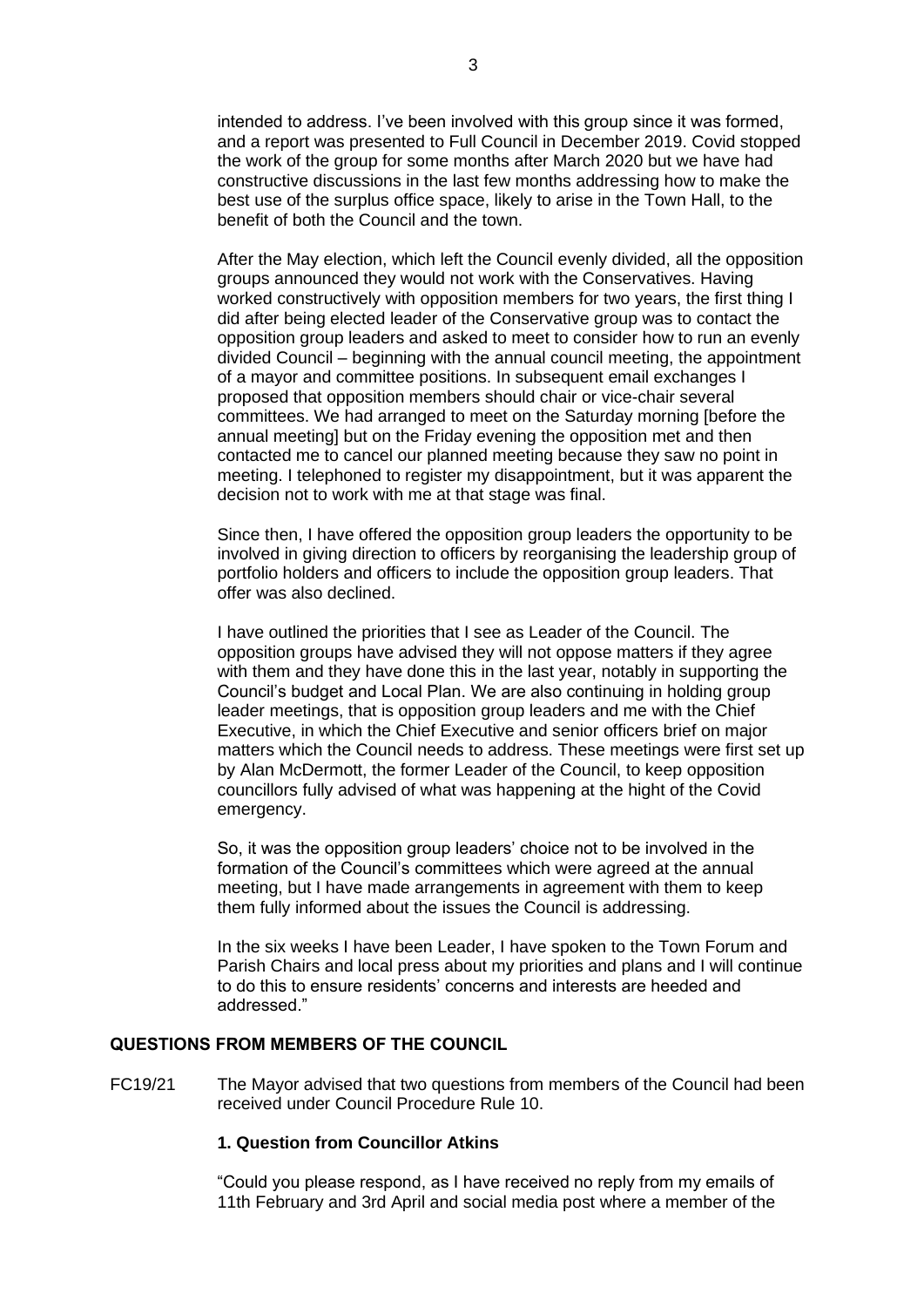public asked the same question, if there are any dual waste/recycle bins, like those used by other local authorities such as Gravesham, anywhere in the borough?"

#### **Answer from Councillor Dawlings on behalf of Councillor Bailey**

"Councillor Bailey sends his apologies for not being here tonight. A member of his household has tested positive for Covid-19 so he is currently selfisolating.

To answer your question, there are currently no dual waste and recycling bins in the borough. This is mainly due to concerns that the quality of the recycling material will be low, and it will need to be treated as residual waste. This has been an issue with similar bins in other areas."

## **Supplementary question from Councillor Atkins**

"Gravesham [Council] actually reported that only 10 per cent was foreign waste, or not recyclable, which they were able to cater to. I wonder if it could be looked at again as to whether or not dual bins could be provided and what the timeline would be?"

# **Answer from Councillor Dawlings on behalf of Councillor Bailey**

"I will have that looked in to by the Head of Service."

# **2. Question from Councillor Pound on behalf of Councillor Everitt**

"At Full Council 16 December 2020 a motion I moved regarding an increase in on-street electric vehicle charge points was referred to Cabinet for consideration and report, can Cabinet advise why they have not considered this report and when they are planning to do so?"

# **Answer from Councillor Dawlings**

"A survey was undertaken to establish resident and visitor views on the potential provision and use of further elective vehicle charging facilities in our car parks. The survey ran for six weeks, closed on 4 July 2021, and had 766 responses.

There was no reference within the survey to on-street provision although some respondents have commented on this in the free-text section. Kent County Council, as the highways authority, have indicated that their preference is for publicly available electric vehicle charging facilities to be provided off-street, hence our decision to take this approach with public engagement."

## **Supplementary question from Councillor Pound on behalf of Councillor Everitt**

"When Council refers a matter to Cabinet, as it did, does Cabinet have a right to choose when and whether to respond – because the decision to refer to Cabinet was made in December 2020? If it does not, then why has Councillor Everitt neither been advised of a date for the consideration of a report nor, as he was advised at Overview and Scrutiny [Committee] on 14 June 2021, has he not received a written reply to his question at that committee? Essentially, he has had, near enough, radio silence for six months."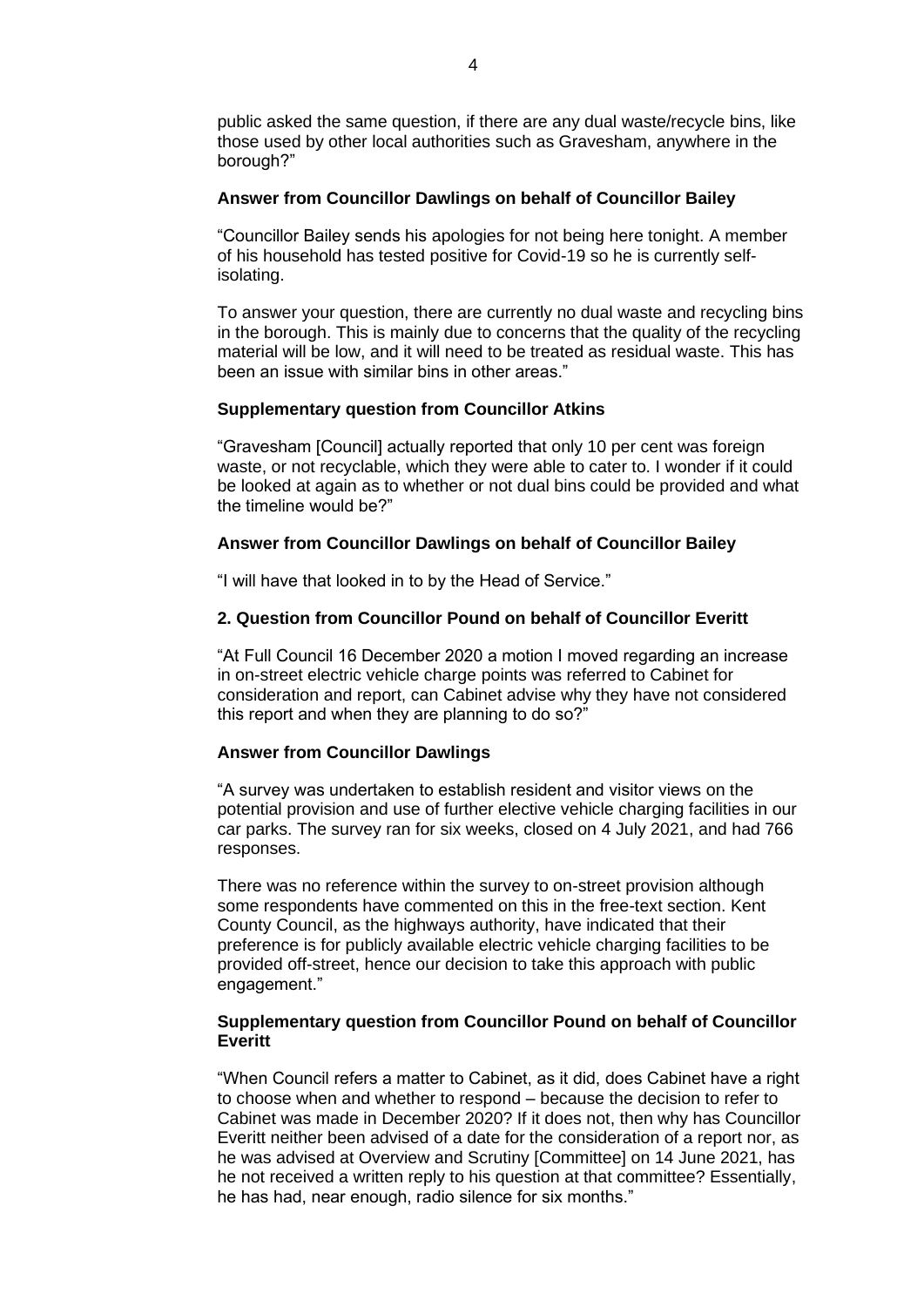#### **Answer from Councillor Dawlings**

"I don't know what sort of timetables there are. Sufficed to say, this is a complicated matter. Some Councils have used their lamppost infrastructure but in Kent this would require considerable adaptions to enable their use. Also, policy is to situate their posts at the back of the footway rather than the kerbside and running power cables across footpaths is illegal so new and costly power infrastructure would need to be installed. It may be possible to identify a limited number of on-street locations, but this is a very complicated matter, and it is being very seriously looked into."

#### **3. Question from Councillor Goodship**

"On 24 June, the Cabinet was advised of a significant change in the outturn for the year ended 31 March 2021 against the estimate made at the end of Quarter 3. Would you please explain the main reasons for this change?"

#### **Answer from Councillor Dawlings**

"The national lockdown severely reduced the level of income the Council expected to receive whilst also incurring additional expenditure as the Council focused on continuing to deliver services and support residents and local businesses through the pandemic. There was a Government scheme to compensate councils for loss of income with the council baring the first five per cent of the loss with the government share the remainder at the ratio of 75:25 per cent.

In quarter 3 it was forecast that £1.585m would be needed from reserves to fund the operational budget deficit at year-end. However, after the year-end the Government published their methodology for calculating the compensation for Business Rates and Council Tax losses. We are expected to now receive £1.3m that we previously couldn't include in the forecast outturn.

Another amount that was not forecast was the receipt of £300k of Government grant to pay for administration and IT support for the business grant scheme, under which the Council has distributed over £51m of Government money to businesses in the borough. Many Councils outsourced this work but we undertook this work in-house so thanks to the work of our Economic Development and Finance staff this £300k was a further amount which did not need to be drawn from reserves.

So, the unexpected government support received after the year-end, together with a small recovery in the Council's income in the final quarter of the year enabled the Council to turn around the projected end of year deficit and show a small budget surplus at the end of one of the most challenging of years."

#### **Supplementary question from Councillor Goodship**

"What will be the impact of this improvement on the Council's finances in the current financial year?"

#### **Answer from Councillor Dawlings**

"The current year's budget set by Full Council approved the use of £1.935 million from reserves as the impact of the pandemic will continue to reduce the Council's income for which there will be no further government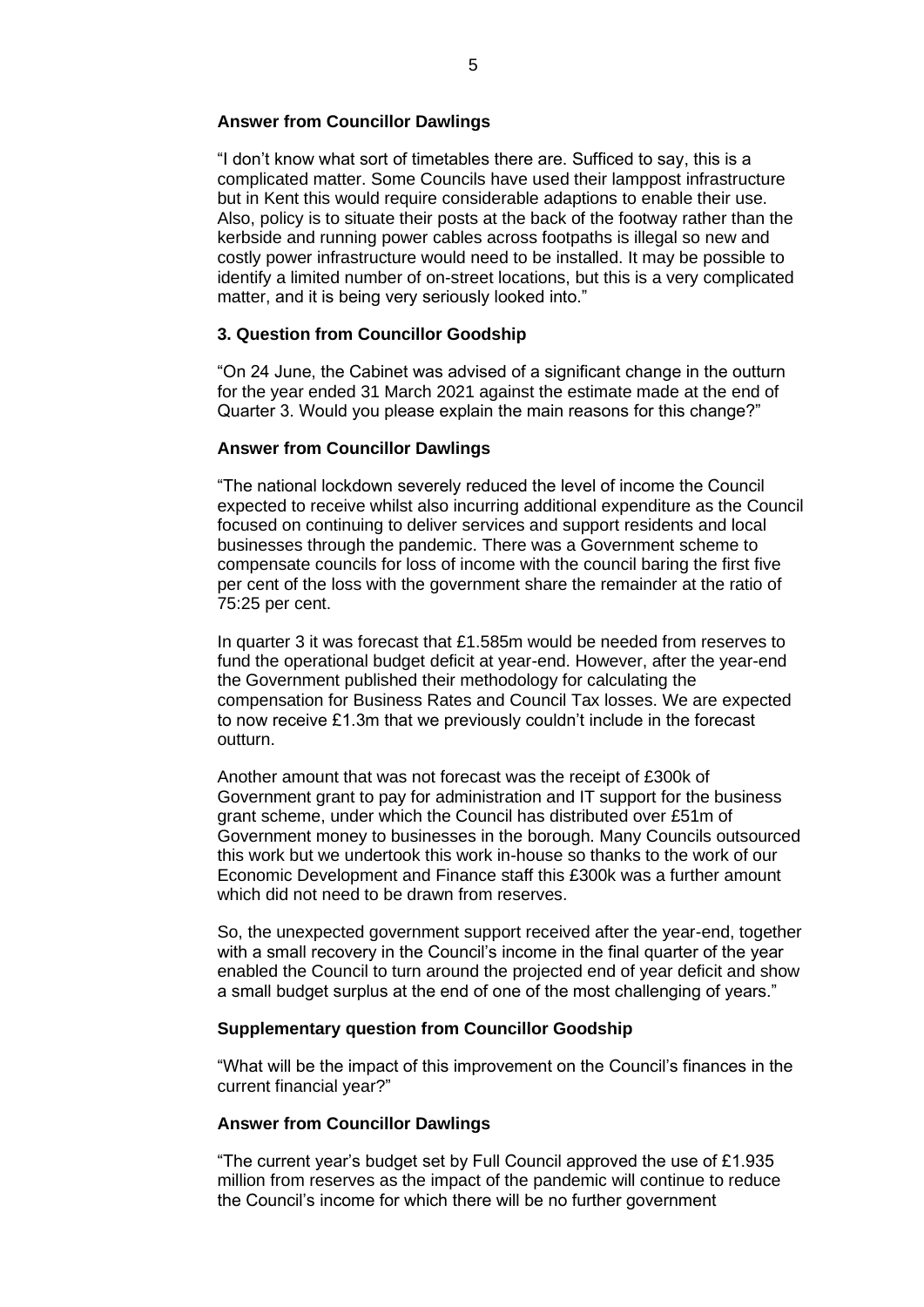compensation after 30 June 2021. By not needing to draw down on reserves, as had been planned last year, the Council has strengthened its balance sheet and is better placed to meet the challenges ahead.

The financial strategy put in place at the beginning of the pandemic has been shown to be effective and I have confidence that throughout this financial year the finances will be tightly managed whilst supporting residents and local businesses."

## **4. Question from Councillor Hamilton**

"Affordable Accommodation and Social Housing are a great concern to many of our residents. Could the Cabinet Member advise what the Borough Council has done or is doing about this?"

## **Answer from Councillor Fairweather**

"In the last month we have released nearly £300k of Section 106 funding which is held in lieu of affordable housing provision. This grant will deliver five, two bedroomed social rented houses in Southborough. We also have got further ring-fenced [Section] 106 funds available and we'll be looking at further schemes in the near future.

On top of this we have now completed six accommodation units in Crescent Road, and these will be allocated to local people with housing needs."

#### **Supplementary question from Councillor Hamilton**

"What is the timescale for Crescent Road to be occupied by people?"

#### **Answer from Councillor Fairweather**

"They will be ready for occupancy later this summer, probably August."

## **5. Question from Councillor Atwood**

"Given that the Amelia Scott project has sadly been delayed due to the current restrictions, can you give an approximate date for completion and what we can look forward to?"

# **Answer from Councillor March**

"Despite the challenges of Covid, the impact upon the supply chain and the availability of materials and also the challenges of a complex site the contractor Willmott Dixon Interiors has worked extremely hard to complete the base build which we believe will be substantially complete by 5 August and that any residual works should be manageable to allow the Fit-out contract to commence from 16 August achieving a completion of the capital works by the end of this year.

Following the completion of the Capital Works, there is a three-month window to complete the collections and library redisplays together with all the other tasks required to get the Amelia ready for public use. Whilst there are clearly still some risks ahead and we do have in programme delays we remain on track for the Amelia being open to the general public in April 2022 which as originally planned will align with Adult Education term time.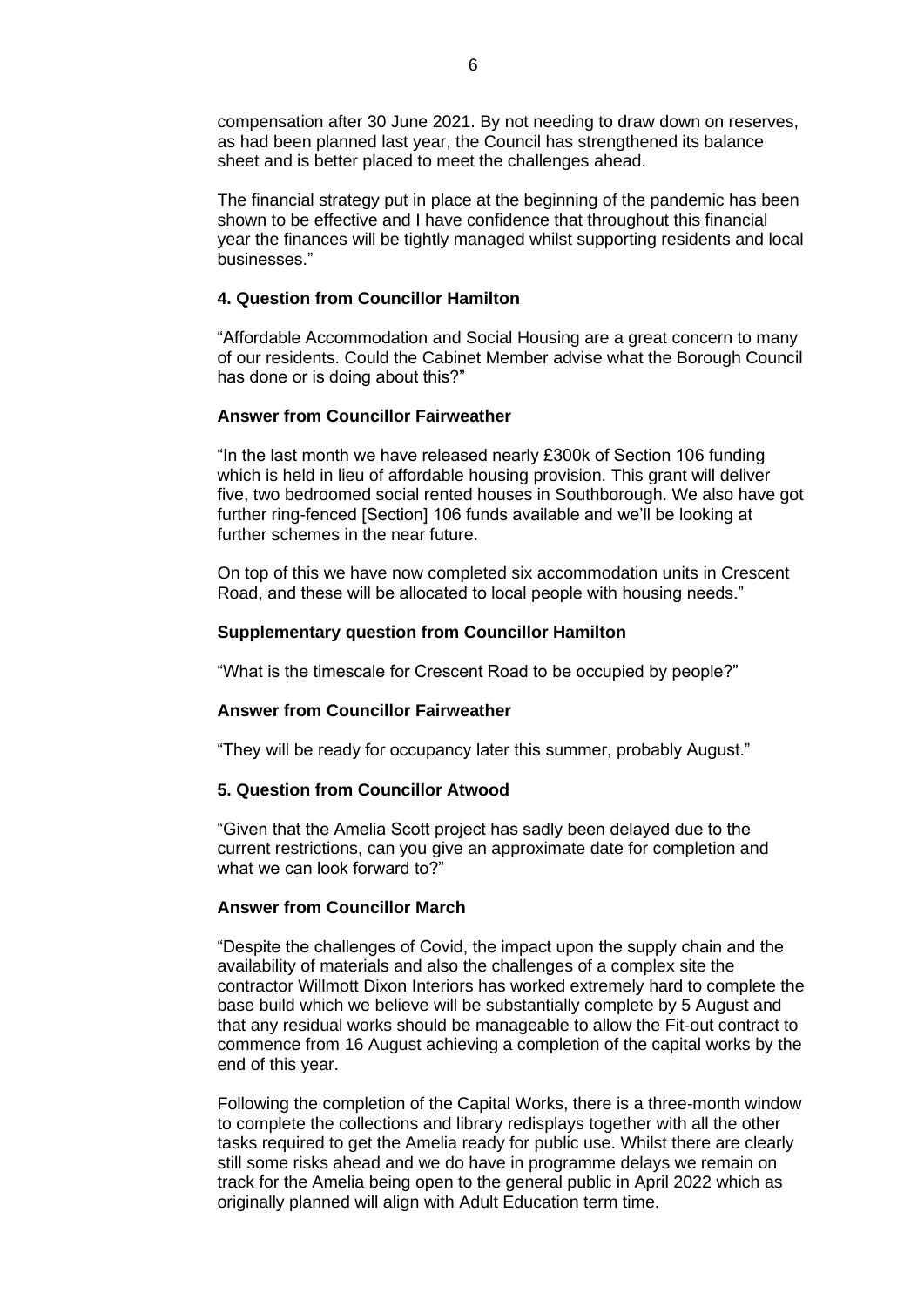The Amelia is a unique project and a significant undertaking that has happened during one of the most challenging times the Country has faced in recent years. The Amelia Scott building will preserve and enhance the listed buildings whilst providing new iconic spaces and galleries for all our residents and visitors to enjoy. The new education suite will help deliver quality learning outcomes alongside schools and colleges. The café space and courtyard will be a meeting place in the heart of the town. There will be new kilns and silver smithing facilities and new galleries to display the standing collection and a new exhibition space for visiting exhibitions. I am hugely proud and excited and for me the icing on the cake will be seven new artist commissions that will integrate with the fabric of the building and be attractions in their own right.

Despite all the challenges I am confident that the new Amelia Scott building will be an exemplar of excellence and will herald the recovery of the Town and the Borough. I would like to thank all members for their support which has ensured we will be able to deliver something special and protect our heritage for future generations."

#### **Supplementary question from Councillor Atwood**

"Considering the construction methods, what efforts was made during the constructions and the out-fitting of the Amelia to achieve carbon neutrality?"

#### **Answer from Councillor March**

(At the Mayor's request the answer was truncated with the full response being provided in writing.)

"Sustainability is central to the Tunbridge Wells Borough Council and Kent County Council project which is repurposing two Grade II listed buildings with very poor energy performance ratings and no Building Research Establishment Environmental Assessment Method (BREEAM) rating to create a unique sustainable integration of services for the community and culture in the heart of Royal Tunbridge Wells.

We have 90 solar panels being installed which will reduce the carbon footprint of the building by 12 tons of carbon annually during their 30-year life span – this is an equivalent saving of 1,584 diesel car return journeys across the borough between Royal Tunbridge Wells and Cranbrook. The panels will generate enough power to meet The Amelia's daily needs and also export additional power to the grid, and the LED lighting throughout the building will make best use of the power both day and night and contribute to lowering costs and the carbon footprint of the building.

Many of us are used to checking the weather forecast on our mobile devices and the same technology is being used to manage the rainwater harvesting tank – this is the one some of you may have heard me talk about, what I call Thomas the Tank Engine – which is buried beneath the buildings. It holds 15,000l (enough for 100 baths!) and the water collected will be used within the buildings to reduce mains water consumption including using recycled water in the toilets. When heavy rainfall is forecast, water will be pumped out of the tank to make room for the expected downpour and help balance the load on nearby surface water drains.

Biodiversity, including bird boxes and bat boxes, and environmental sustainability will ensure The Amelia is able to exhibit top green credentials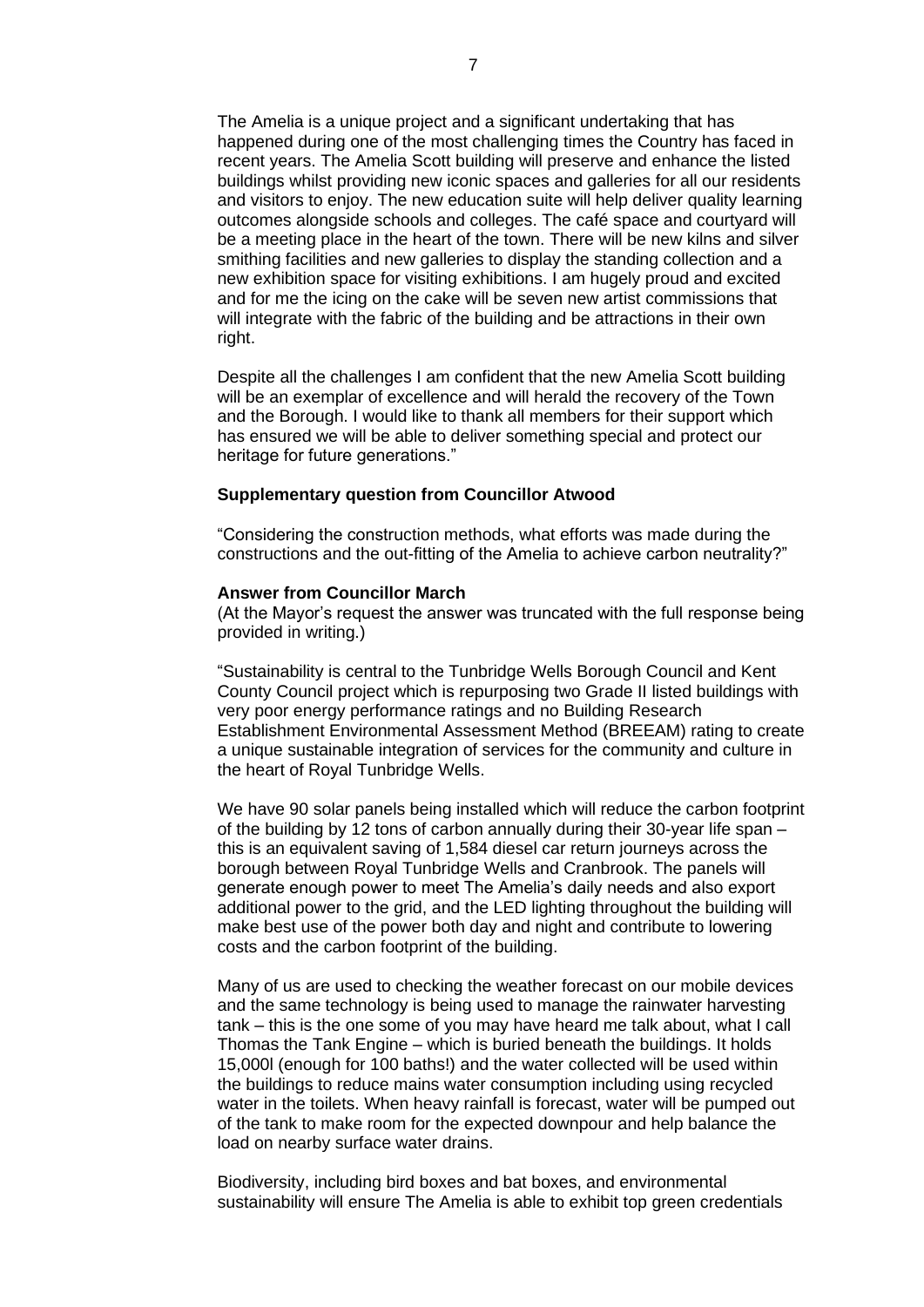alongside its fascinating collection of books, objects, documents, photographs, and visual art when it opens in 2022. A net gain in biodiversity will be achieved through the inclusion of the bird and bat boxes and an insect hotel.

The new facility will meet BREEAM 'Very Good' standards whilst also protecting the listed elements for future generations. Much of this has been achieved via enhances insulation and secondary glazing to maximise uvalues and minimise loss of heat in the building particularly given the environmental controls required to store and display the museum collection.

The project is receiving additional funding from The National Lottery Heritage Fund and Arts Council England."

## **6. Question from Councillor Lidstone**

"The Council has just finished consulting with local residents on demand for electric vehicle charging points and has had a significant level of response. Can the Portfolio Holder confirm please whether potential provision for onstreet electric vehicle charging is within the scope of this consultation?"

## **Answer from Councillor McDermott**

"The survey was undertaken to establish resident and visitor views, on the potential provision and use of further electric vehicle charging facilities in our car parks. The survey ran for 6 weeks, closed on Sunday 4 July and had 766 respondents.

There was no reference within the survey to on-street provision, although some respondents have commented on this in the free text section. Kent County Council, as the highways authority, have indicated that their preference is for publicly available electric vehicle charging facilities to be provided off-street, hence our decision to take this approach with public engagement."

#### **Supplementary question from Councillor Lidstone**

"Dover Council recently secured funding for 49 electric vehicle points which included on-street charging. They, presumably, sit under the same highways authority that we do – Kent County Council – so if they are able to do this and we are not, will the Council accept there is no political will to provide on-street electric vehicle charging in Tunbridge Wells?"

#### **Answer from Councillor McDermott**

"It may be possible to identify a very limited number of on-street locations – Dover has found eight, for example – but it would not be widespread infrastructure. As mentioned earlier, we have not got the facilities, a lot of areas have got, of using the lampposts. Kent [County Council] do not use the lampposts for various reasons, so it would be difficult to get them on the streets."

# **7. Question from Councillor Chapelard**

"At the Overview and Scrutiny Committee on 14 June 2021, the Portfolio Holder for Planning and Transportation, Councillor McDermott, said that Kent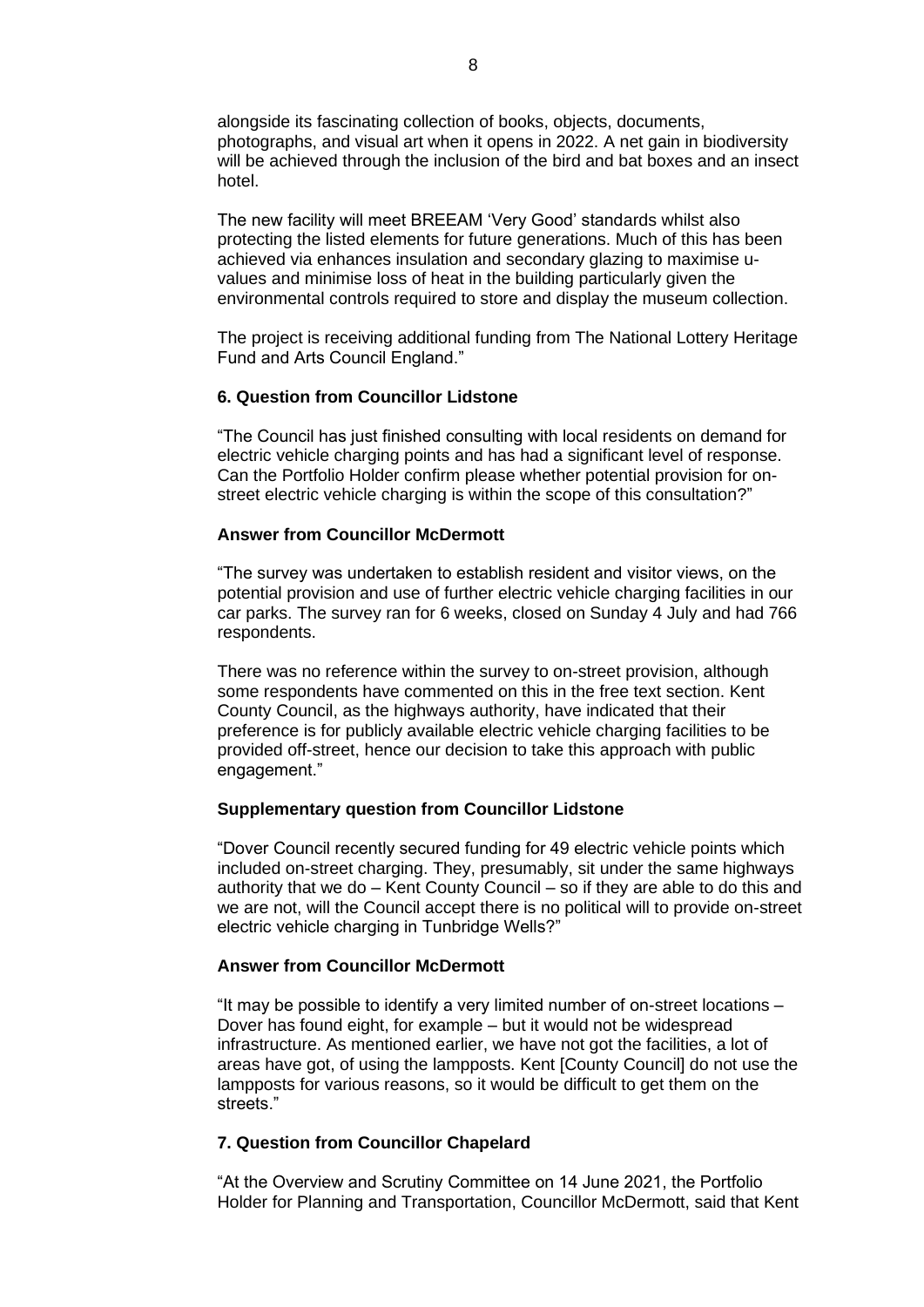County Council had rejected plans for a segregated cycle path on the St John's Road section of the A26. What specific proposals were rejected by Kent County Council? Why were these specific proposals rejected?"

## **Answer from Councillor McDermott**

"I would be grateful if Councillor Chapelard could highlight in the webcast of the meeting where I made this statement. My recollection of the committee was that I responded to a question that the section [of cycle path] in question had been completed. An officer indicated that in seeking to secure the South East Local Enterprise Partnership (SELEP) money the advice from Kent County Council was that we could not focus on a section of the A26 that had already been implemented by Kent County Council."

## **Supplementary question from Councillor Chapelard**

"My question about what was about rejected by Kent County Council predates any SELEP bid. What we didn't hear from you on 14 June was whether you thought the role of the Conservative Kent County Councillor for Tunbridge Wells North in stopping the removal of parking bays between Beltring Road and Southfield Road was constructive in delivery a segregated cycle path?"

# **Answer from Councillor McDermott**

"That should be asked of the County Councillor."

# **8. Question from Councillor Pound on behalf of Councillor Everitt**

"In March 2020 it was announced that Tunbridge Wells Borough Council would contribute to the £785k awarded by the Department of Transport to improve access at High Brooms train station, can he and the Cabinet confirm how much this contribution will be and within what time scale it will be made?"

# **Answer from Councillor McDermott**

"Indeed it was, and Network Rail have undertaken some investigation since this date on the potential to deliver improved accessibility at High Brooms train station. The Council have agreed to provide £40k through Section 106 contributions. At this point, I am unable to confirm a timescale as an agreed scheme has not been signed off. However, when we have details of a timescale I will of course communicate this to members."

## **Supplementary question from Councillor Pound on behalf of Councillor Everitt**

"From which Section 106 funding that contribution is going to be made?"

# **Answer from Councillor McDermott**

"Off hand, no. But I'm sure we can find details for you and send them."

[Answer provided after the meeting  $-$ "The financial contribution is linked to Land East of Kingstanding Way, Royal Tunbridge Wells (19/02267/OUT)."]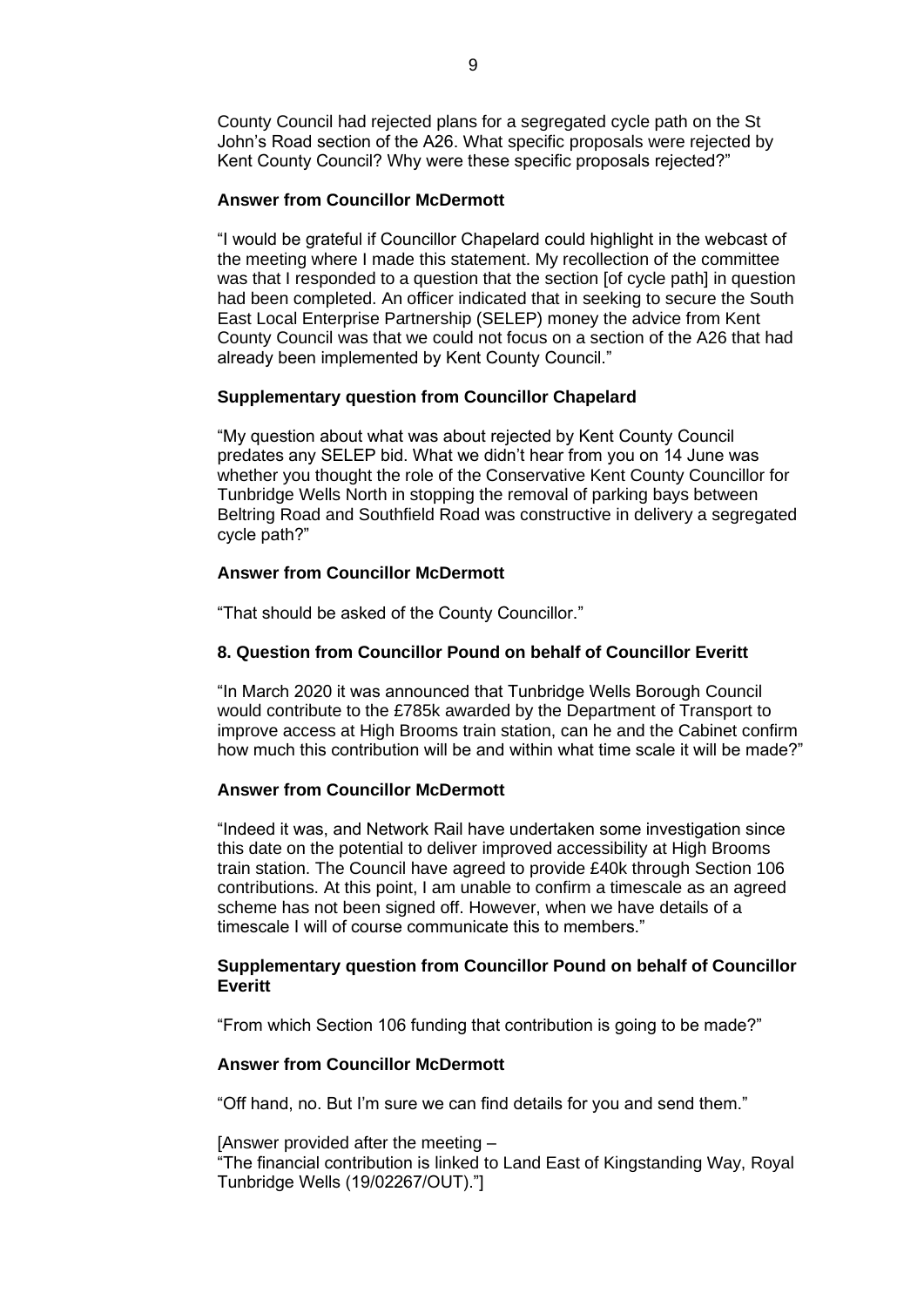# **9. Question from Councillor Chapelard**

"At the Overview and Scrutiny Committee meeting on 14 June 2021, the Portfolio Holder for Planning and Transportation, Councillor McDermott, said that, contrary to what he had written in his report, the remaining £623k for the A26 cycle route has been lost by Tunbridge Wells Borough Council and returned to Kent County Council. I appreciate things have move on since the question was submitted but which public body currently holds this £623k? Will this original £632k be returned to Tunbridge Wells Borough Council?"

# **Answer from Councillor McDermott**

"As stated in my report (Agenda Item 9 on the Overview and Scrutiny [Committee] Agenda) the remaining £623k is held by Kent County Council. This Council has never had the money and it has always been held by Kent County Council for delivery. It was quite clearly outlined at the meeting that the Council was in discussion as to whether this money could be released to the Borough to enable a scheme to progress. However the decision is not Kent County Council's to take as the money is from South East Local Enterprise Partnership (SELEP). I highlighted my personal view that it was already lost though I am delighted to say with the support of Kent County Council we now have some detailed work to undertake as SELEP have agreed to Tunbridge Wells Brough Council taking on the scheme. We will need to provide additional evidence to a SELEP meeting in September and start some proper engagement along the potential route."

## **10. Question from Councillor Chapelard**

"At the Overview and Scrutiny Committee meeting on 14 June 2021, the Portfolio Holder for Planning and Transportation, Councillor McDermott, said that a bid for Southborough to Mabledon cycle route had been submitted to the South East Local Enterprise Partnership (SELEP). At a subsequent meeting of the Town Forum on 17 June 2021 members were told that this bid had not been submitted to SELEP. Had the bid been submitted to SELEP on 14 June 2021? If not, has this bid been submitted since 14 June 2021?"

#### **Answer from Councillor McDermott**

"As outlined at the Overview and Scrutiny [Committee] meeting on 14 June 2021 the bid had been submitted to Kent County Council on 10 June 2021 and was being discussed with them to enable consideration by SELEP on 2 July 2021. This was also outlined to the Town Forum a few days later. And my answer to your previous question should confirm that we did indeed have our proposal considered."

# **11. Question from Councillor Chapelard**

"At the Overview and Scrutiny Committee meeting on 14 June 2021, the Portfolio Holder for Planning and Transportation, Councillor McDermott, said it was not possible to put in a cycle route along A26 from Southborough towards Tonbridge because the road was too narrow. The bid to South East Local Enterprise Partnership for funding an A26 cycle route runs along part of this section. How confident is the Portfolio Holder that a cycle route can be built along that section of the A26?"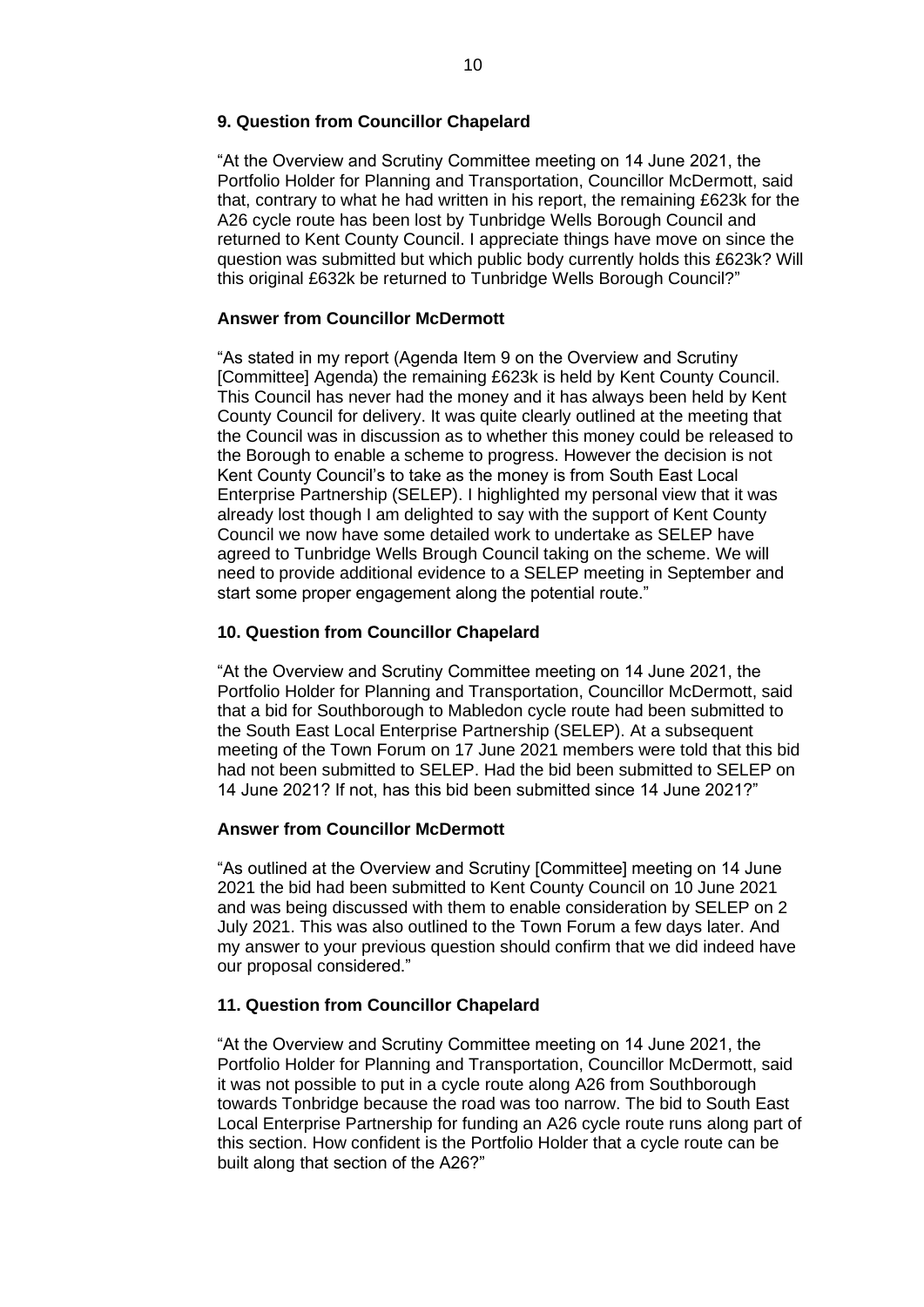#### **Answer from Councillor McDermott**

"I think if Councillor Chapelard checks my answer to him at the Overview and Scrutiny Committee I stated that I had been told by Kent County Council officers it could not be delivered. However, as you pointed out, we have been working to deliver a cycle route along the A26 for a number of years. The recently published national, regional and local transport policy relating to decarbonisation of the transport network, which facilitates active travel has significantly shifted the approach. The A26 cycle route project, and revisions we have proposed, respond to the aims set out in these documents. I do not pretend that there are not some significant challenges along this route including the timetable to deliver the scheme properly. But I am sure Councillor Chapelard will welcome the fact that Kent County Council officers, instead of stating it is impossible, are seeking to work with us and undertake some initial assessment of the issues along this stretch. Going forward, we need to ensure we engage fully if we are to be in a position to deliver a scheme by September 2022."

## **Supplementary question from Councillor Chapelard**

"That is good news because back on 14 June you said, 'it was impossible to put in a cycle route without killing people'. How significant do you think the support from the Kent County Council member for Tunbridge Wells North will be in making sure the cycle route is delivered?"

## **Answer from Councillor McDermott**

"Once again, you'll need to ask him that. I can't answer for him."

# **OVERVIEW AND SCRUTINY COMMITTEE ANNUAL REPORT 2019-20 AND 2020-21**

FC20/21 Councillor Thomson moved, and Councillor Hills seconded, the recommendation set out in the associated report.

Debate on the motion included consideration of the following points:

- The report had been approved by the Overview and Scrutiny Committee and was presented for noting.
- The committee was not fully meeting its duty to scrutinise, examination of several key issues had been denied and certain reports had lacked detail.
- The committee had not acted impartially, the chair and vice-chair should not be from the majority party.

Mayor took a vote on the motion by affirmation.

**RESOLVED –** That the Overview and Scrutiny Committee Annual Report for 2019-20 and 2020-21 be noted.

# **MOTION ON NOTICE FROM COUNCILLOR RANDS**

FC21/21 Councillor Rands sought consent to alter the motion of which notice had been given. Consent was granted by affirmation.

> Councillor Rands moved, and Councillor Atwood seconded, the motion set out in the notice tabled at the meeting and to be published as a supplement to the agenda.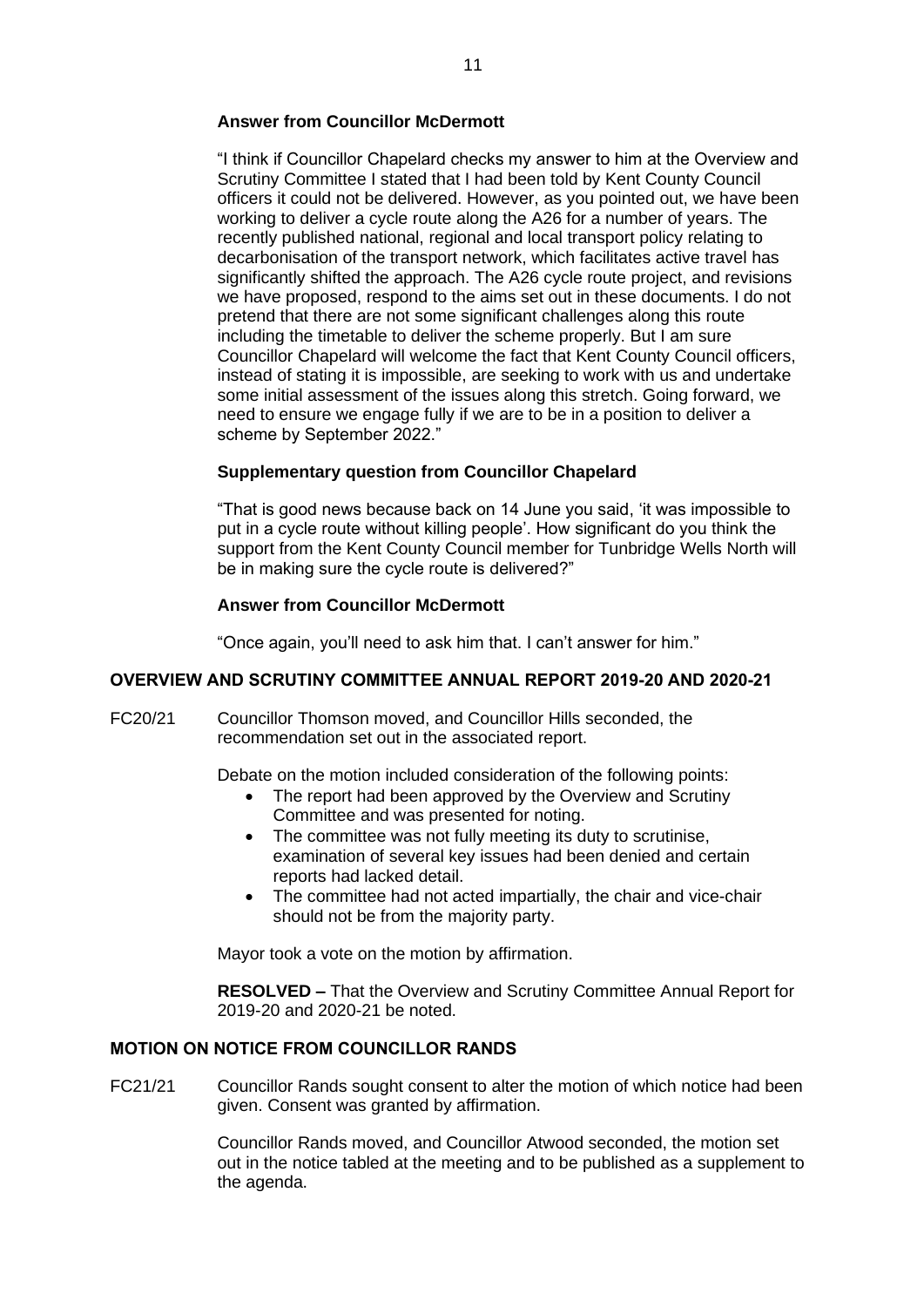Debate on the motion included consideration of the following points:

- The importance of sport and active lifestyles was self-evident.
- Local policy backed up national policy that sports facilities should not be lost unless there was an assessed lack of need, reprovision elsewhere or the benefit to the community outweighed the harm.
- Motion is not about a particular site.
- Understand financial pressure to sell valuable land.
- If sites were closed the Council needed to ensure no gaps in provision, temporary closure often lead to migration to other clubs and decline.
- Reprovision before closure would also avoid costly replacement facilities in future.
- The motion was seeking to address an issue through the Planning system and would more appropriately be dealt with through, initially, the Planning Policy Working Group where existing policies (particularly OSSR2) could be reviewed.
- The ability to reprovision sites would come from Section 106 funding which was only payable after development started.

Councillor Hayward moved, and Councillor Pope seconded, a procedural motion under Council Procedure Rule 11.4 to refer the matter to the Planning Policy Working Group.

Councillor Rands replied to the procedural motion:

The motion sought to put an obligation on Cabinet when it considered the disposal of sites, not to amend planning policy.

The Mayor took a vote on the procedural motion by show of hands. Votes cast were 7 for, 33 against with 3 abstentions.

# **PROCEDURAL MOTION NOT CARRIED**

Debate proceeded on the original motion.

Debate on the motion included consideration of the following points:

- The motion highlighted a problem with the planning system in that Section 106 moneys were only playable when development started. Provision of social infrastructure prior to developments were at the Council's risk.
- Facilities should be retained within communities.
- Centralisation of sports facilities and the need to travel would dissuade casual activity.
- Phrases such as 'all reasonable efforts' were insufficient to protect important services.
- Open spaces would be even more important post-Covid. Anything to increase protection should be welcomed.
- Being 'reasonable' allowed flexibility which could be to the benefit of residents in certain circumstances.
- Centralisation of sports facilities would lead to increased journeys through town.
- A duty to reprovision lost facilities was not incompatible with retaining facilities locally.
- The motion deliberately referred to sports and open spaces and would not apply to all community services.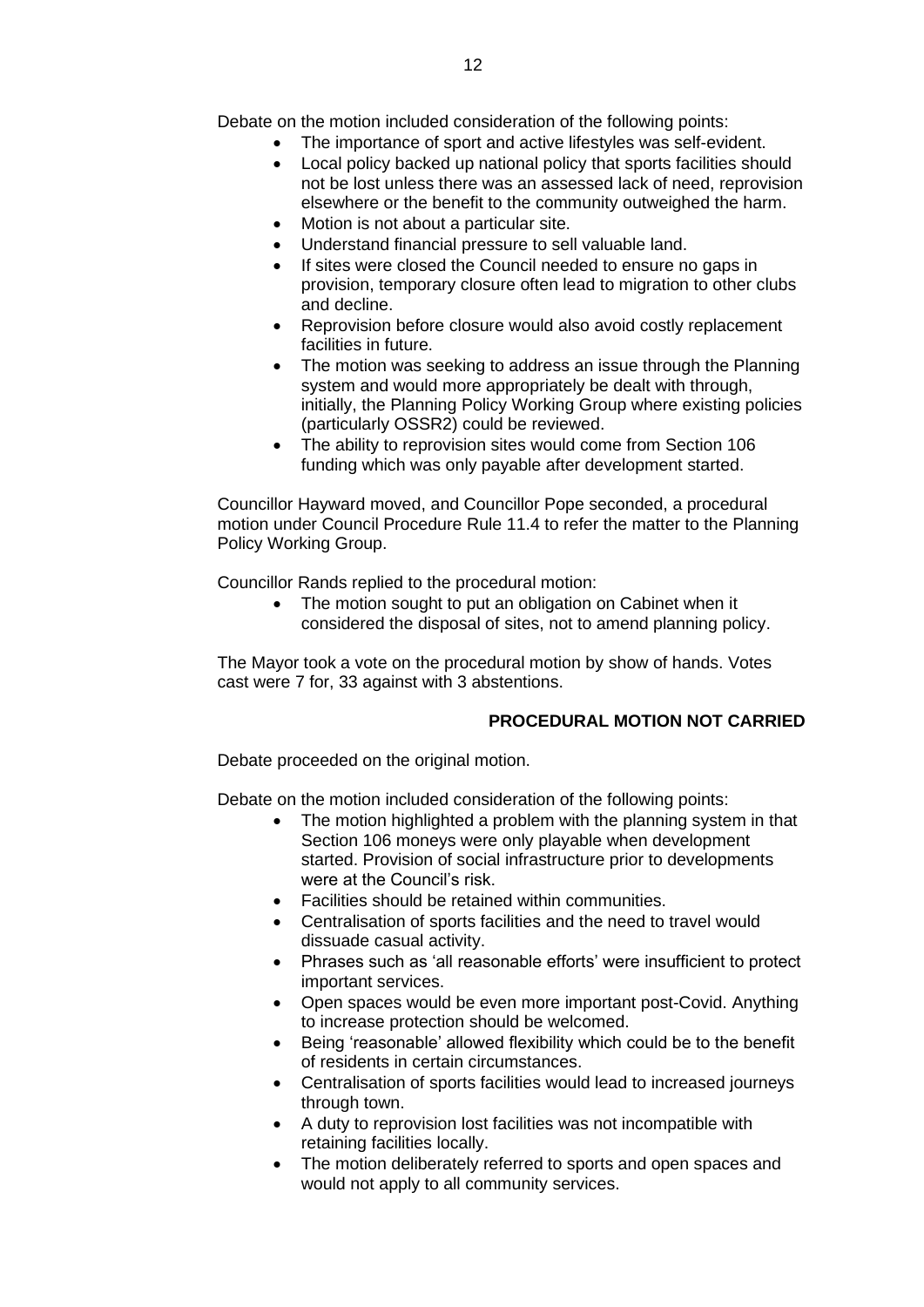- Sports clubs, some with long histories, should be given fair chance to continue in the event a particular site was to close.
- The motion sought to strengthen the Council's commitment to both the letter and spirit of national planning policy.
- National policy referred to provision of 'suitable' alternative sites which should give comfort to those concerned about centralisation of sports services.

The Mayor took a vote on the motion by show of hands. Votes cast were 33 for, 0 against with 10 abstentions.

**RESOLVED –** Mindful of the potential for changes in the allocation and use of sports facilities within the Borough, we recognise our commitments under the National Planning Policy Framework in general and paragraphs 96-101 in particular. This Council welcomes the policies in the Pre-Submission Local Plan (in particular Policy OSSR1) on the retention of open spaces and the requirement that losses should be made good by alternative equivalent or better provision. At the same time, we urge Cabinet to commit to always seek to ensure that alternative provision is available before any site is withdrawn for use or, if there are exceptional reasons why this cannot happen, all reasonable efforts are made to ensure that temporary facilities are made available to bridge the gap.

# **MOTION ON NOTICE FROM COUNCILLOR MORTON**

FC22/21 Councillor Morton sought consent to alter the motion of which notice had been given. Consent was granted by affirmation.

> Councillor Morton moved, and Councillor Patterson seconded, the motion set out in the notice tabled at the meeting and to be published as a supplement to the agenda.

Debate on the motion included consideration of the following points:

- The motion was intended to make roads safer.
- Kent County Council would adopt a Road Action Plan for the next five years and Tunbridge Wells Borough Council should support Vision Zero.
- The Council should support 20mph on built up roads, particularly outside schools.
- Safer roads would encourage children to walk or cycle to school.
- Some country lanes within the limits to built development had national speed limits allowing up to 60mph in built up areas.
- One such road, Reynolds Lane, was very narrow and had a school and playing fields but the speed limit could not be reduced 20mph as it was designated a national speed limit.
- The matters addressed in the motion were the responsibility of Kent County Council therefore the Joint Transportation Board would be the most appropriate body to consider the motion.
- The concept of 20mph near schools and generally making roads safer was widely supported.

Councillor Hayward moved, and Councillor Pope seconded, a procedural motion under Council Procedure Rule 11.4 to refer the matter to the Joint Transportation Board.